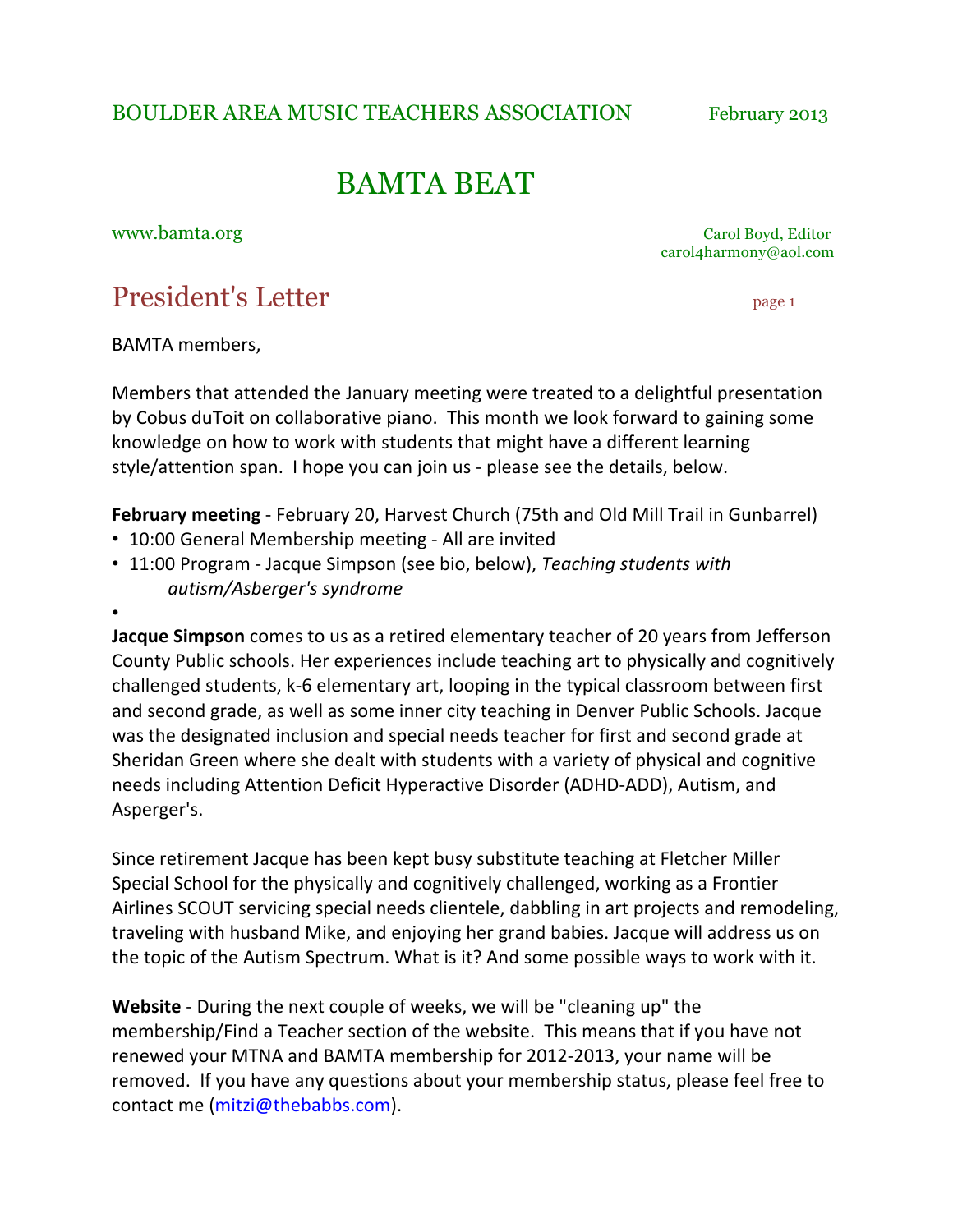#### page 2

**Dennis Alexander workshop**, Saturday, March 16 CU Imig Music Bldg, C199 - Don't miss this great opportunity to hear composer and clinician, Dennis Alexander:

- Teaching the Romantics to Young Pianists 9AM 11AM
- Composing and Publishing Pedagogical Repertoire 1PM 2PM
- Intermediate Student Master Class 2:30PM 4 PM

This event is free and open to the public and is co-sponsored by BAMTA.

**BAMTA Spring Recital** - Heidi Lenzer-Camilli has volunteered to coordinate/host the spring recital on Sunday afternoon, April 21. Any BAMTA member may have students participate in this recital. More information will be available in the March and/or April newsletter. Contact Heidi (drheidicamilli@aol.com) if you have any questions.

#### **VOLUNTEER OPPORTUNITIES - BAMTA needs you!**

**Nominating Committee Volunteers** - Two or three volunteers are needed to form a nominating committee to select officers for the 2013-2014 year. If you could serve in this capacity, contact Mitzi (mitzi@thebabbs.com).

**CSMTA Conference Poster** - One, or two, individuals needed to prepare the BAMTA poster for CSMTA. A science display board works well as it is free-standing. Include pictures and recital programs from student and teacher activities and any other information regarding unique aspects of BAMTA. This poster will be displayed alongside other MTA posters at the State Conference. Contact Mitzi (mitzi@thebabbs.com) to volunteer.

**MPF Chair(s) 2013** - One or two individuals are needed to chair the Multiple Piano Festival for 2013. Carol Wickham-Revier has offered to answer questions and give advice to anyone that takes on this job. Contact Mitzi (mitzi@thebabbs.com) or Carol  $(CSWickhamReviewer@yahoo.com)$  if you are interested in this position.

**Scholarship Committee** - Volunteers needed to serve on the 2013 scholarship committee. The time commitment is 2 - 3 hours in June. Please let Mitzi Babb know  $(mitzi@thebabbs.com)$  if you are interested.

*I look forward to seeing you at 10 AM on Wednesday, February 20th.*

*Mitzi Babb*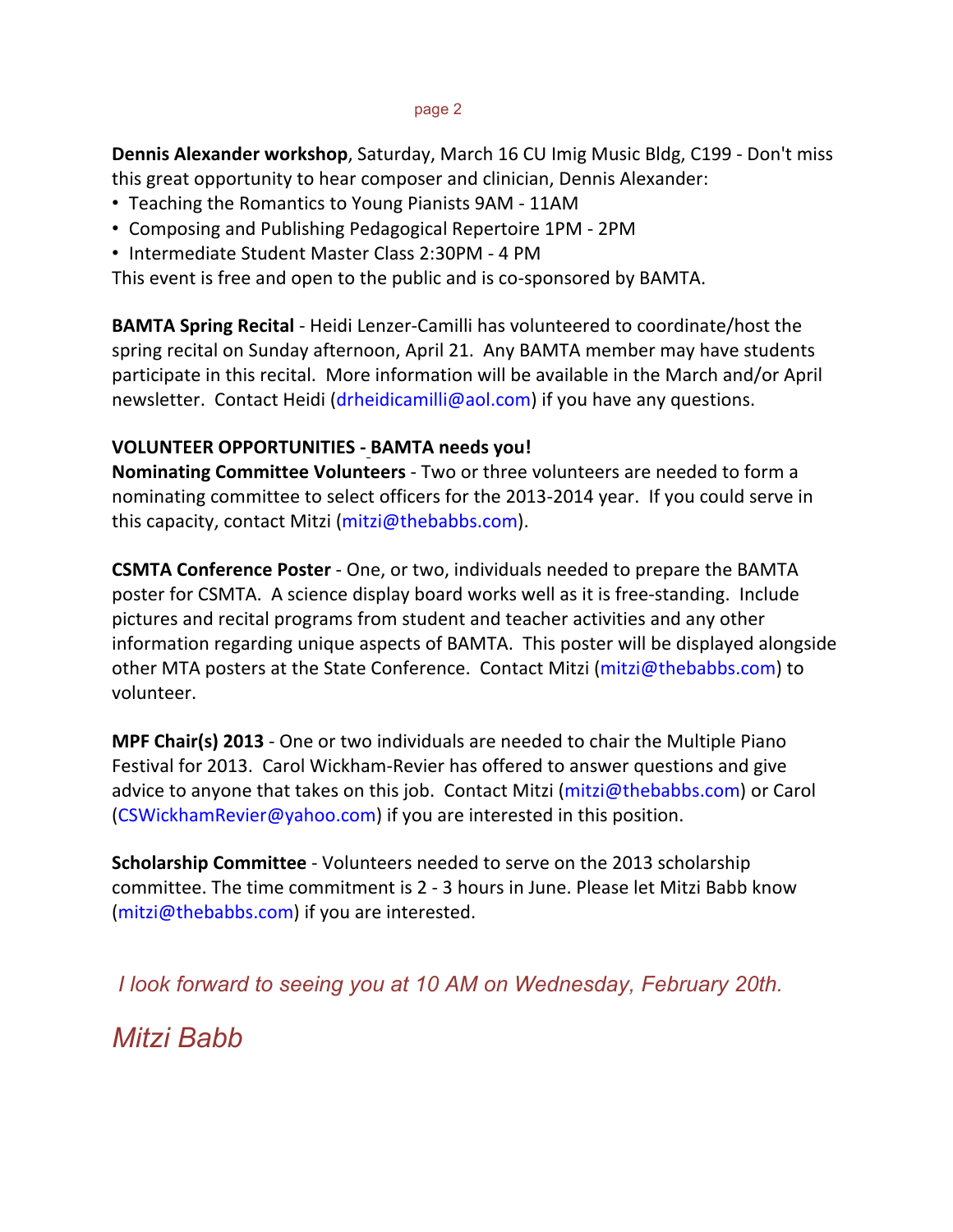#### page 3

### **PIANOS ALIVE!**

Come and hear the pianists of First Presbyterian Church perform a five-piano concert on Friday, February 15, at 7:00 p.m. The church is at 1820 15th Street, Boulder. Music by Bach, Rimsky-Koraskov, Bizet, Stravinsky, and Copland will be presented. Performers include Mitzi Babb, Devon Howard, Laura Smith, Paul Jarvis, Pat Holmberg, and others. Special guest Brett Wallace, cello, will perform Saint-Saens "The Swan", accompanied by duo-pianists Richard Capp and Ryan Capp. There will also be an encore performance of "Exodus" by students from Multiple Piano Festival.

Everyone -teachers, students, family, friends- is welcome. The concert is free. Donations will go to the piano fund for the new Schimmel 7' grand in the First Presbyterian Chapel. Richard Capp

#### **ACHIEVEMENT DAY UPDATE**

At our Achievement Day on May 11th, we will be using the newly revised Ear Training test. CSMTA is almost done revising the Ear Training test and is planning to reveal it at the conference in June. But, prior to that announcement, they are letting our association use those materials. The practice test will be available soon. I will post the practice tests guidelines on BAMTA website as soon as I receive them from CSMTA. I'm expecting that will happen in a week or two. If you have any questions about Achievement Day, please let me know. Harumi Tabler, Achievement Day 2013 chair : etude42day@hotmail.com

#### **NEED MUSIC?**

Hi BAMTA Friends!

I am coming up for our upcoming meeting Feb. 20th. I am more than happy to bring up any music that you need. Please let Aaron know by Saturday, Feb. 16th what you need so we can get it together for you. Aaron's email is aarons@rockleymusic.com. Phone is 303-233-4444!

Looking forward to seeing everyone soon!

*Liane Rockley Rockley Music Center www.rockleymusic.com*